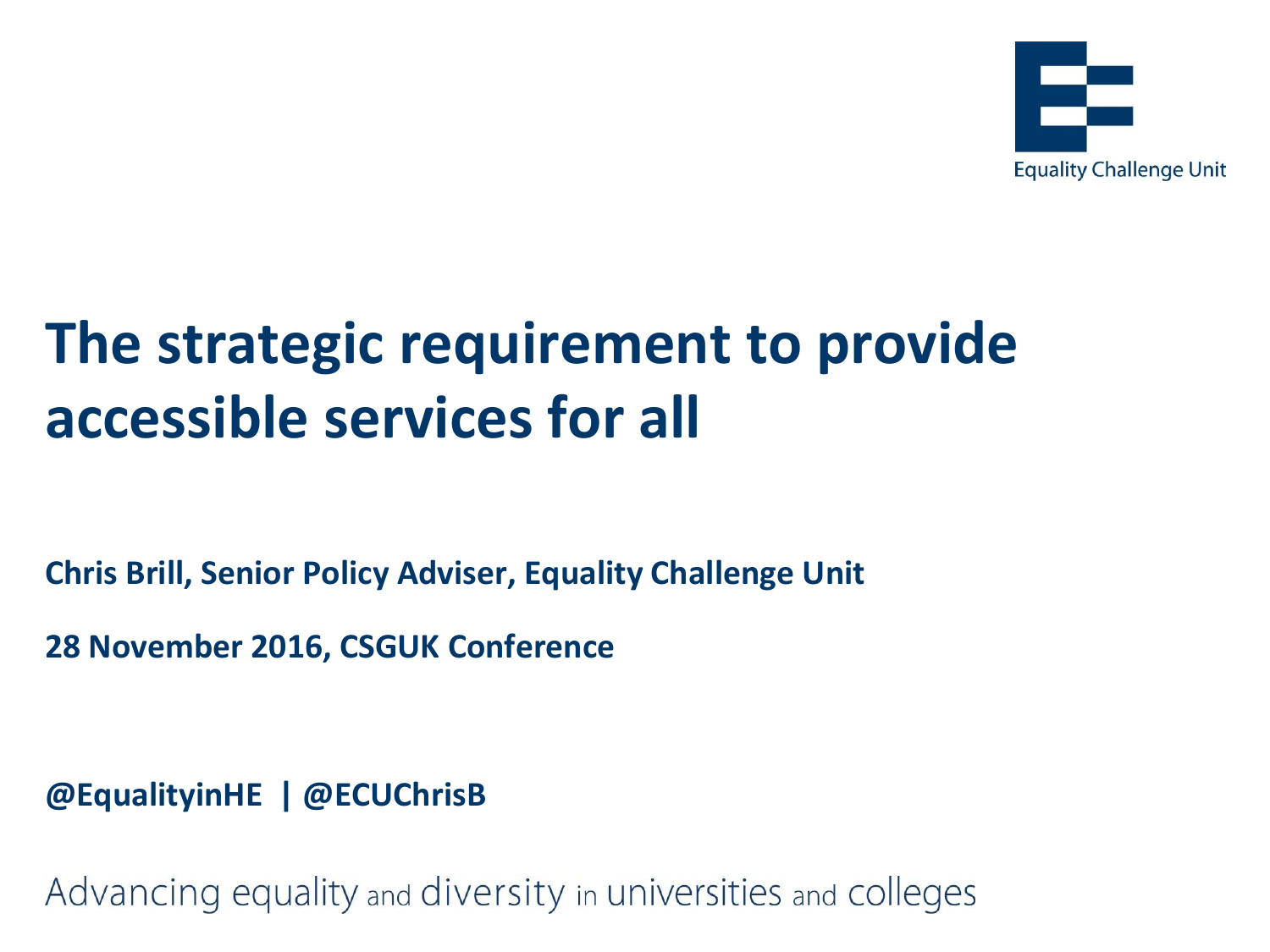### **Equality Challenge Unit**



ECU works to further and support equality and diversity for staff and students in higher education and seeks to ensure that staff and students are not unfairly excluded, marginalised or disadvantaged because of age, disability, gender identity, marital or civil partnership status, pregnancy or maternity status, race, religion or belief, sex, sexual orientation, or through any combination of these characteristics or other unfair treatment.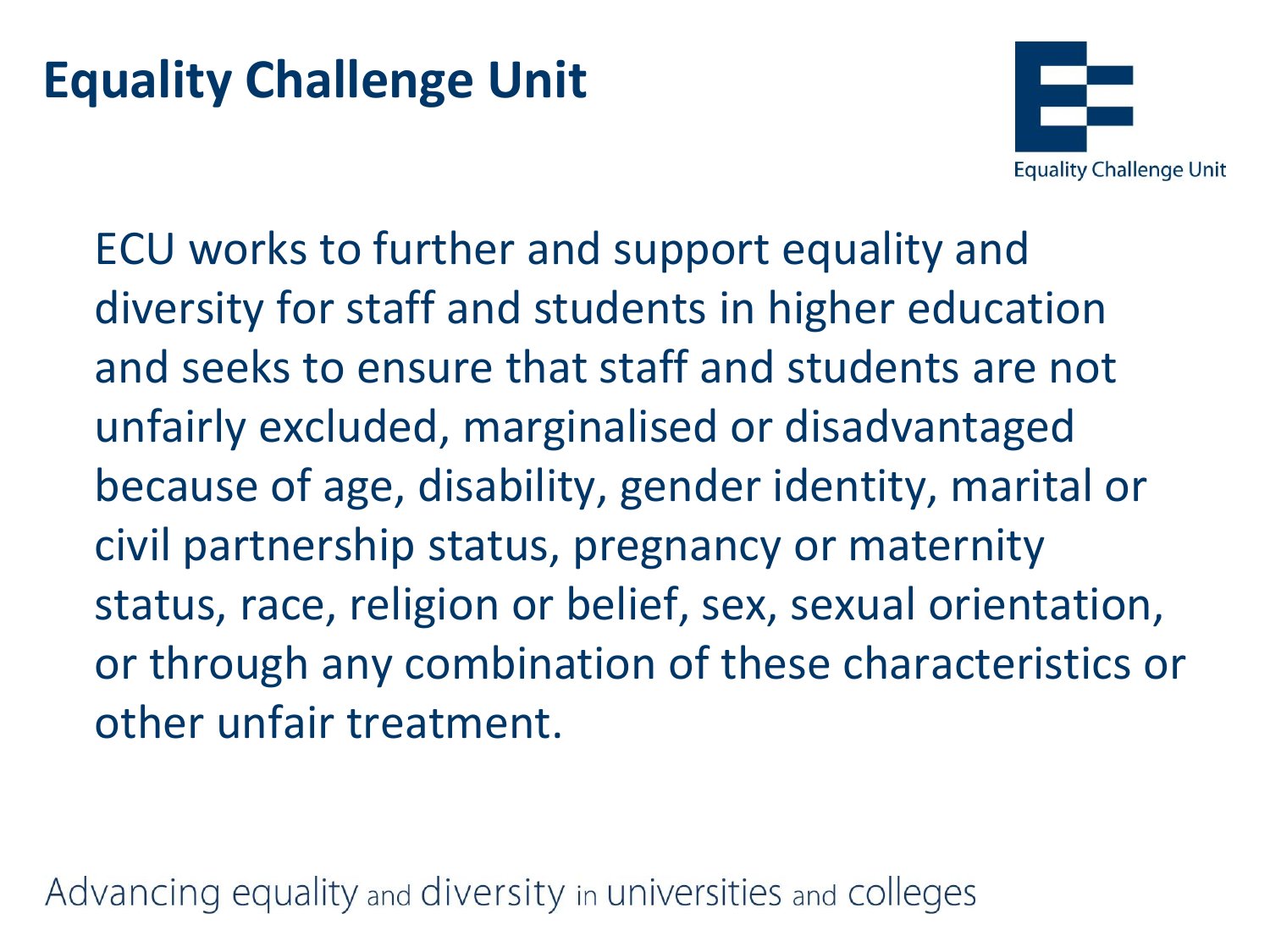



### % of students disclosed as disabled.

- A. 5
- B. 7
- C. 11
- D. 13
- E. 15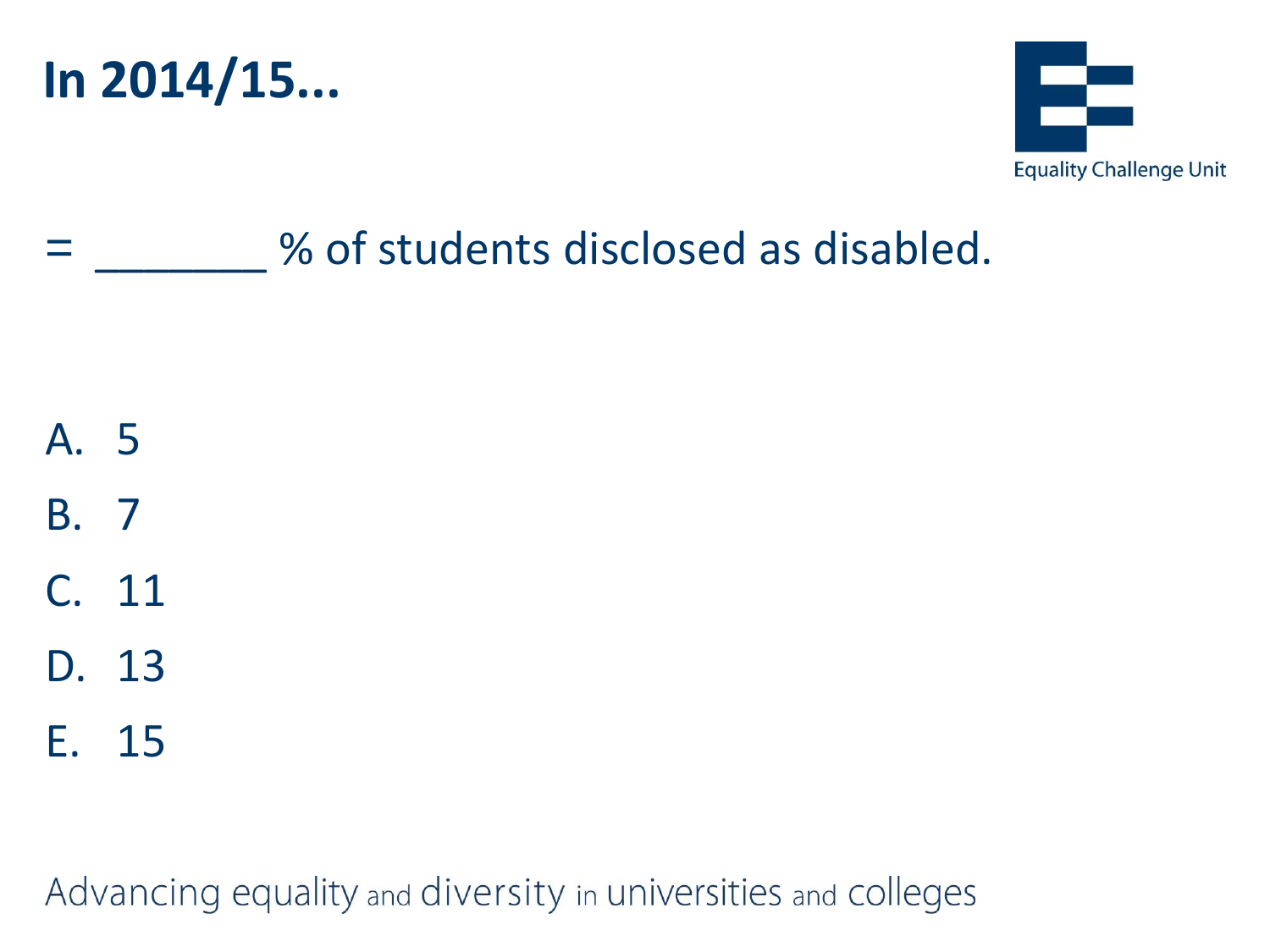



- % of disabled students disclosed a 'mental health condition.'
- A. 5
- B. 7
- C. 11
- D. 13
- E. 15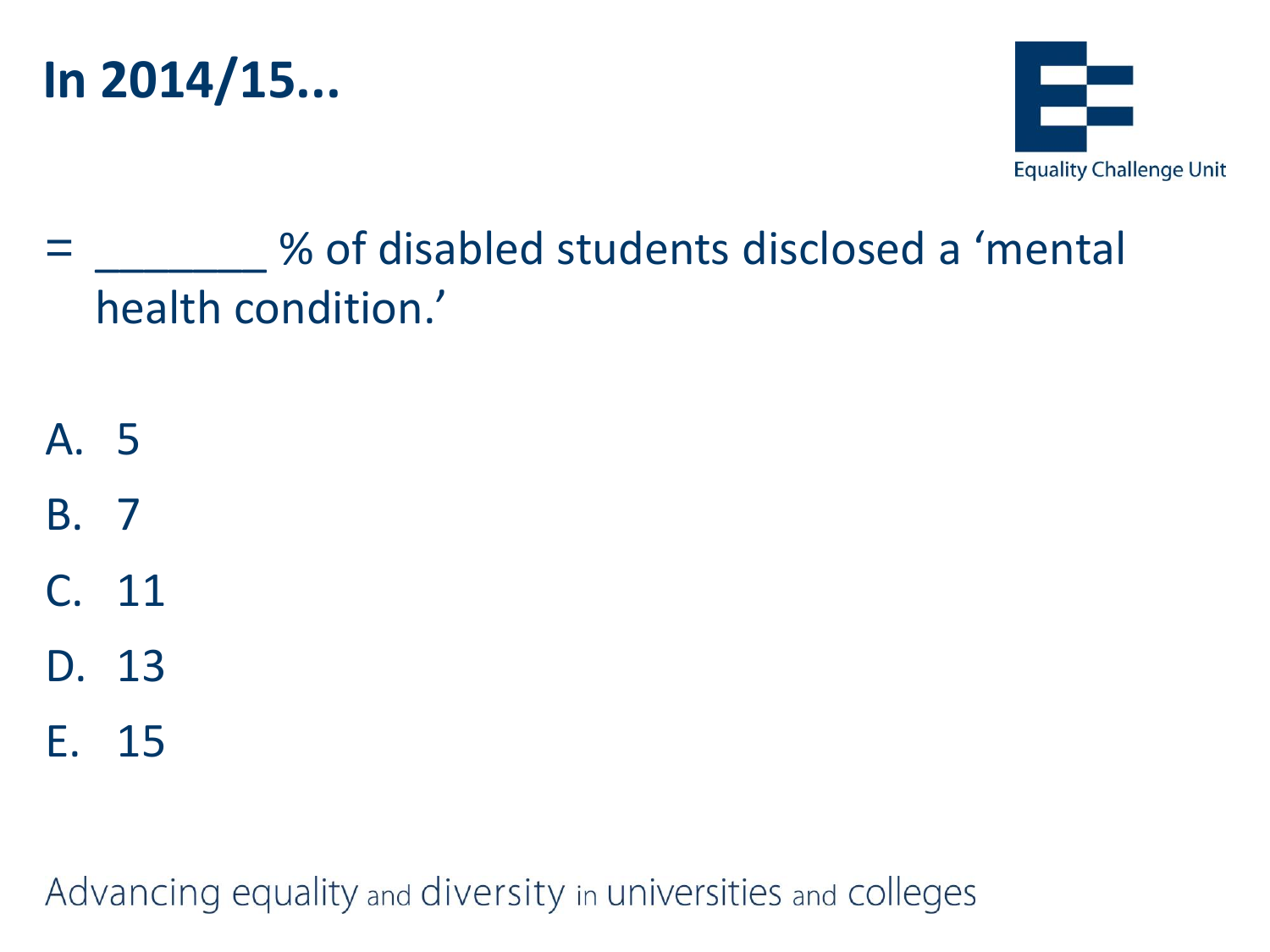|             |                                                     |         | Proportion of | Proportion of |
|-------------|-----------------------------------------------------|---------|---------------|---------------|
|             |                                                     |         | ps students   | all students  |
|             |                                                     | No.     | ₩             |               |
| 2014/15     |                                                     |         |               |               |
| BLIN        | Blind or a serious visual impairment                | 3205    |               |               |
| <b>SOCC</b> | Social/communication impairment                     | 6985    | 29            | 03            |
| DEAF        | Deaf or serious hearing impairment                  | 5420    | 23            | 02            |
| LLN.        | Long standing illness or health condition           | 24245   | 10.1          |               |
| <b>MENT</b> | Mental health condition                             | 35500   | 148           |               |
| <b>PERS</b> | Personal care support                               |         | 00            | ΩO.           |
| <b>PHYS</b> | Physical impairment or mobility issues              | 8020    | 34            | 04            |
| SPEC        | Specific learning difficulty                        | 110635  | 46.2          | 49.           |
| MULT        | Two or more disabilities, impairments or conditions | 21730   | 91            |               |
| OTHD        | Other type of disability, impairment or condition   | 23680   | 99            | IJ            |
| DB          | All disabled students                               | 239425  | 100.0         | 10.6          |
| ND.         | Non-disabled students                               | 2026655 |               | 89.4          |
| All         | All students                                        | 2266075 |               | 100.0         |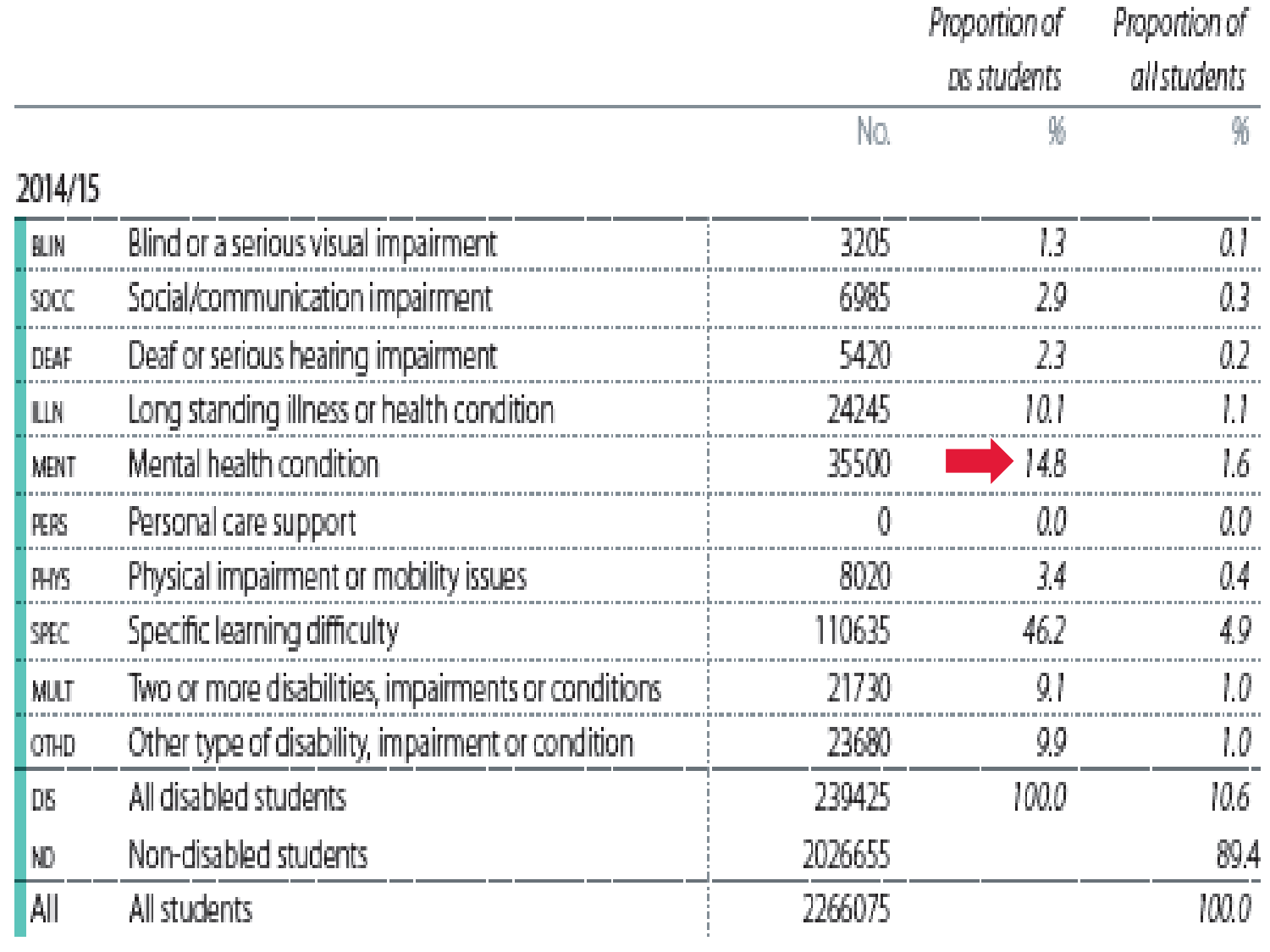

- = The % of students who are BME has increased from 18% in 2009/10 to \_\_\_\_\_\_ % in 2014/15.
- A. 19
- B. 20
- C. 21
- D. 22
- E. 23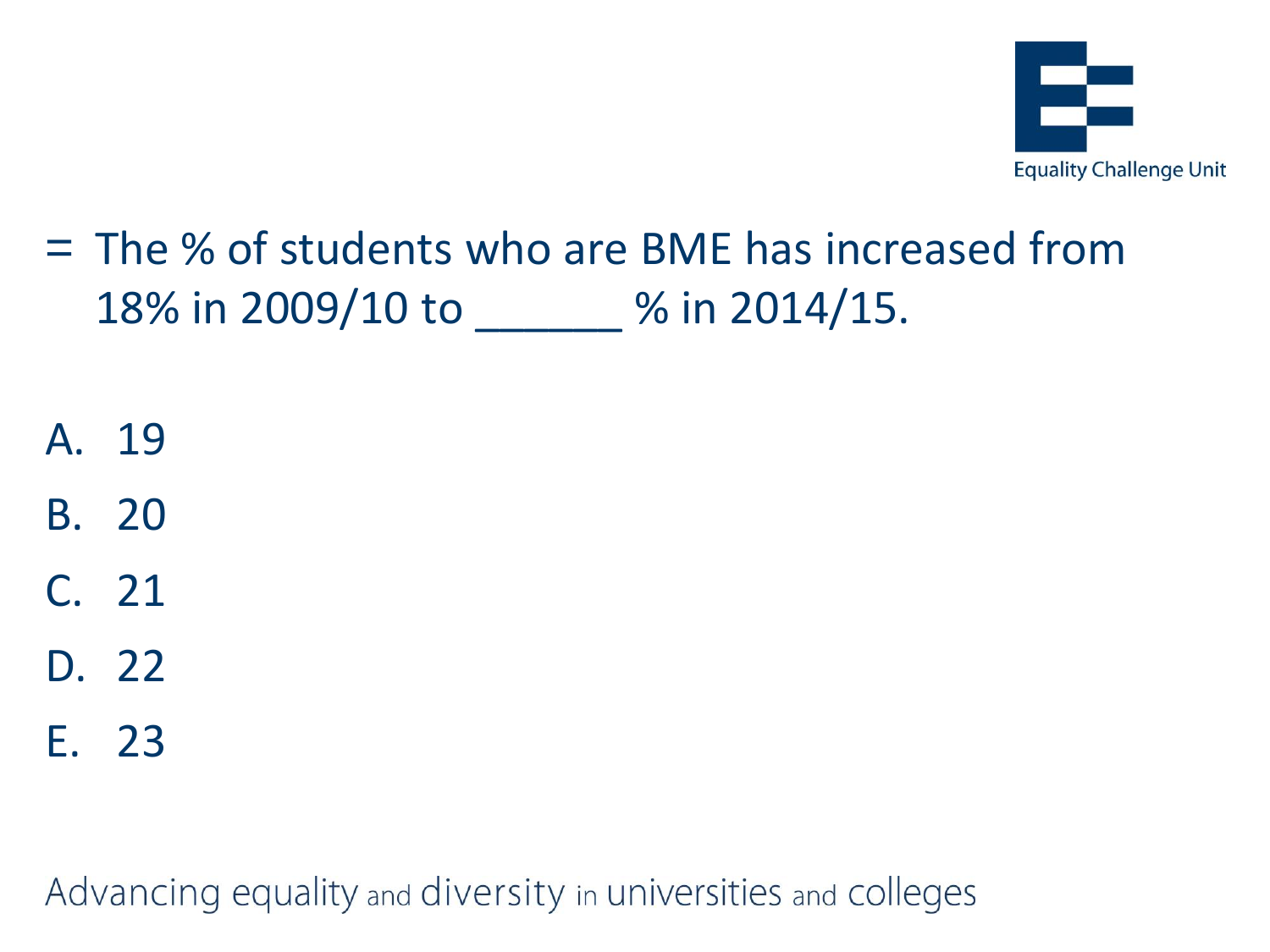|         | Asian<br>Black |     |        | Chinese |       | Mixed            |       | Other |       |                            |
|---------|----------------|-----|--------|---------|-------|------------------|-------|-------|-------|----------------------------|
|         | No.            | ₩   | No.    | ₩       | No.   | $\rightarrow$    | No.   | 淄     | No.   | $\rightarrow\!\!\!\!\!\!N$ |
| 2003/04 | 77660          | 44  | 26295  | 72      | 16410 | 0.9              | 25040 | 14    | 16485 | 00                         |
| 2004/05 | 84960          | 47  | 131035 | 73      | 16675 | 0.9              | 29900 | 17.   | 15915 | 09                         |
| 2005/06 | 92040          | 50. | 136325 | 74      | 17090 | 09               | 35155 | 19.   | 16270 | 09                         |
| 2006/07 | 96615          | 52  | 138905 | 75      | 17055 | O9               | 38295 | 21    | 17535 | 09                         |
| 2007/08 | 101155         | 54  | 141070 | 76      | 17510 | 0.9              | 42670 | 23.   | 18680 | 10                         |
| 2008/09 | 111590         | 57  | 149120 | 77 :    | 7675  | ΩQ               | 48145 | 251   | 19880 | 10                         |
| 2009/10 | 18290          | 59  | 155325 |         | 7750  | 09               | 52730 | 26.   | 20930 | 10                         |
| 2010/11 | 110835         | 5,9 | 157280 | 78      | 17740 | 09               | 55585 | 28    | 20635 | 10                         |
| 2011/12 | 121855         | 6.0 | 158865 | 79      | 17585 | 09               | 58940 | 291   | 21245 |                            |
| 2012/13 | 117420         | 63  | 155015 | 83 !    | 16380 | 09               | 57830 | 71    | 21745 | 17                         |
| 2013    | 16655          |     |        | 85      | 15805 |                  | 58895 |       | 22655 |                            |
| 2014/15 | 117465         | 65  | 159820 | 89      | 15415 | 0.9 <sub>1</sub> | 60345 | 34)   | 24180 | IJ                         |
|         |                |     |        |         |       |                  |       |       |       |                            |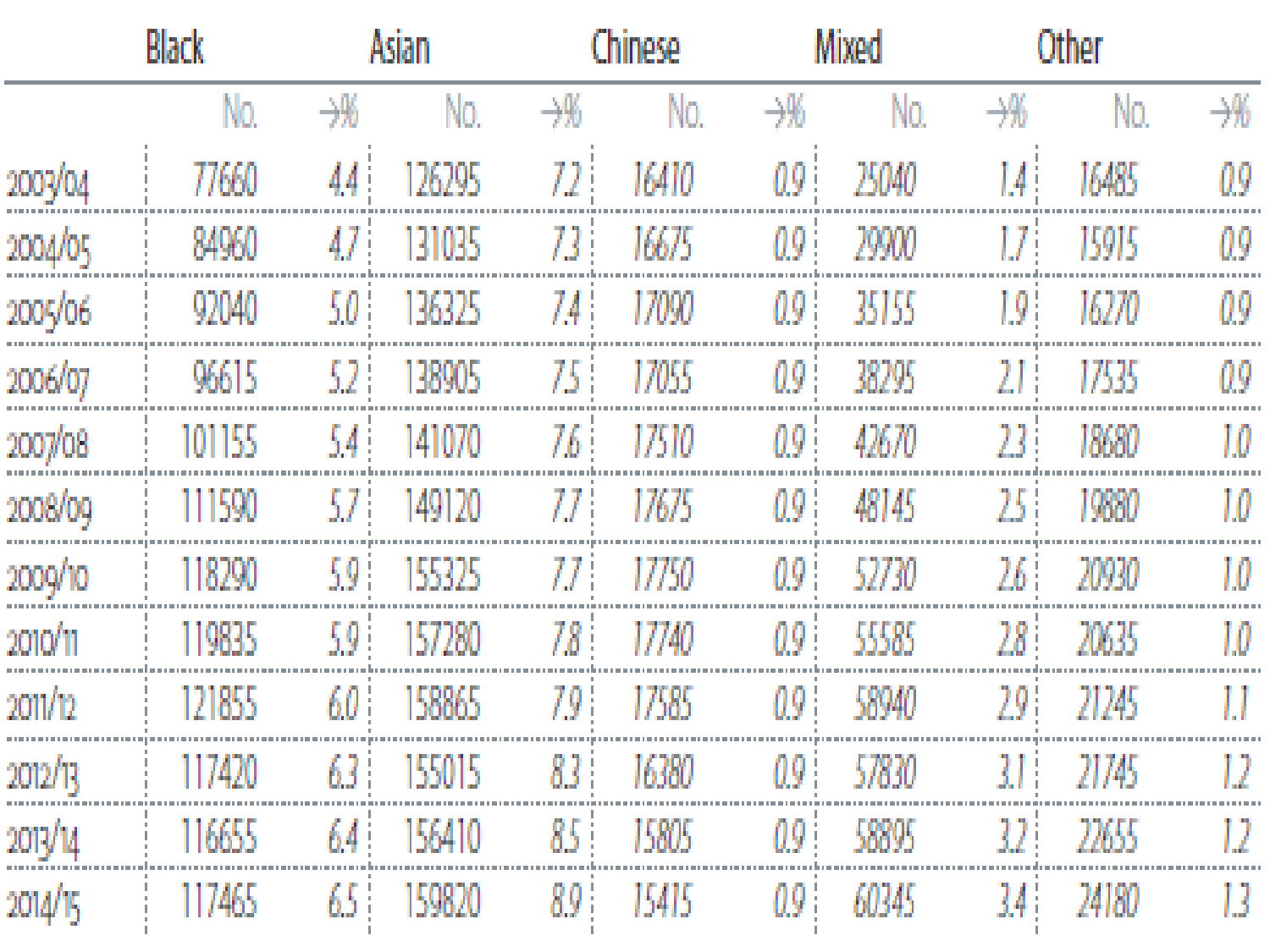



- = \_\_\_\_\_\_ % of students studying subjects allied to Education are men compared to 83.3% studying Engineering/Technology.
- A. 24
- B. 38
- C. 51
- D. 64
- E. 83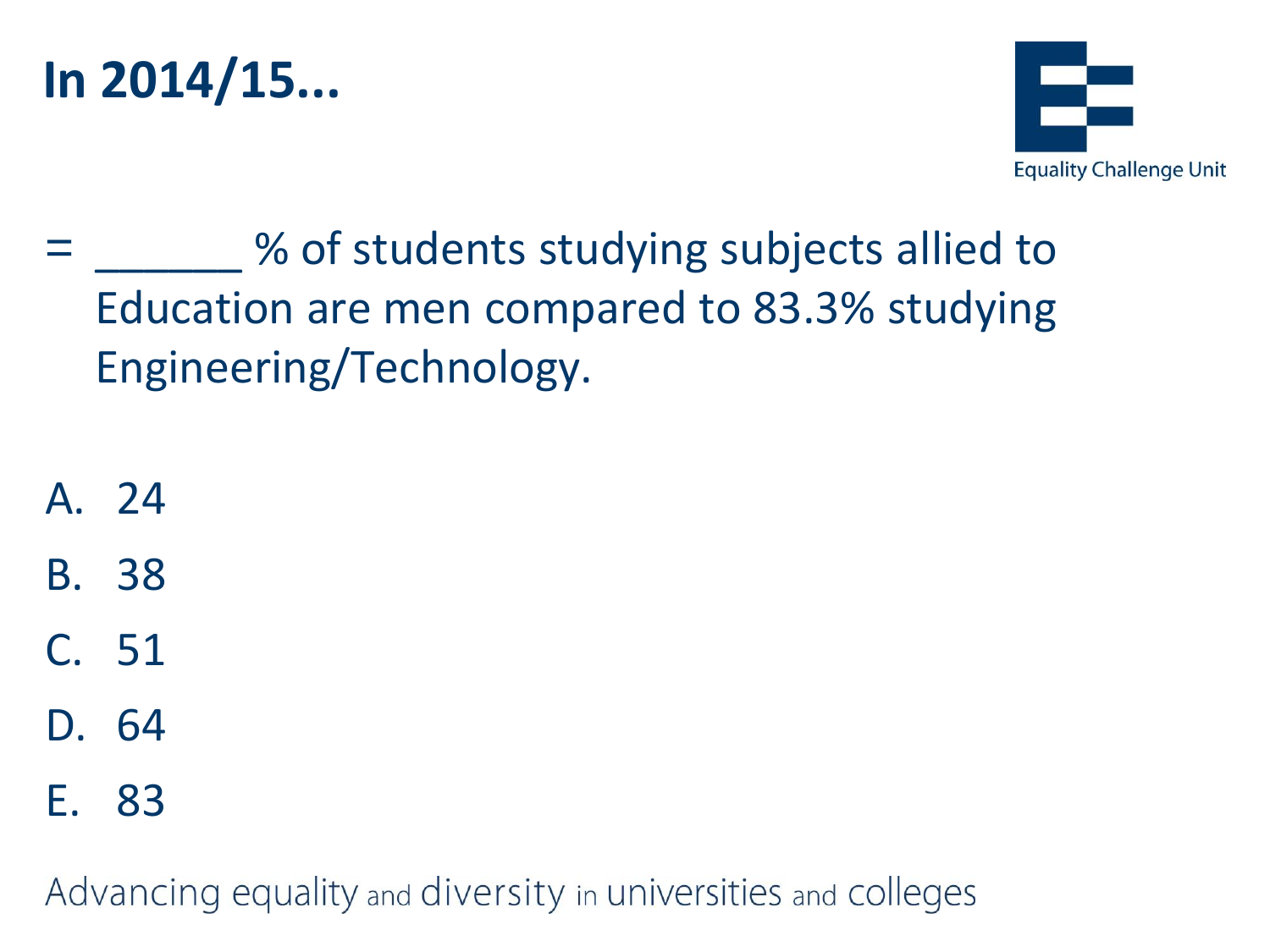|             |                                  | Female |      |                 | Male   |      | All students    |              |      |
|-------------|----------------------------------|--------|------|-----------------|--------|------|-----------------|--------------|------|
|             |                                  | No.    | 业务   | $\rightarrow$ % | No.    | 山%   | $\rightarrow$ % | No.          | 业务   |
| SET.        |                                  |        |      |                 |        |      |                 |              |      |
| AGRI.       | Agriculture, related subjects    | 1855   | 0.9  | 61.7:           | 7350   | 0.7  | 38.31           | 19205        | 0.8  |
| <b>ARCH</b> | Architecture, building, planning | 17365  | 1.4  | 36.0            | 30885  | 3.1  | 64.0            | 48250        | 21   |
| <b>BIOS</b> | <b>Biological sciences</b>       | 128775 | 10.1 | 60.9            | 82570  | 83   | 39.1            | 211340       | 9.3  |
| <b>COMP</b> | Computer science                 | 16040  | 1.3  | 17.2            | 77170  | 7.8  | 82.8            | 93210        | 4.1  |
| <b>ENGI</b> | Engineering, technology          | 26955  | 21   | 16.7            | 134340 |      | 83.3            | 161295       | ZJ.  |
| <b>MATH</b> | Mathematical sciences            | 15955  | 1.3  | 37.6            | 26440  | 2.7  | 62.4            | 42395        | 1.9  |
| <b>MEDI</b> | Medicine, dentistry              | 37335  | 29   | 56.6 :          | 28660  | 29   | 43.4            | 66000        | 29   |
| PHYS.       | Physical sciences                | 37080  | 29   | 39.6            | 56660  | 5.7  | 60.4            | 93745        | 4.1  |
| <b>SUBJ</b> | Subjects allied to medicine      | 218530 | 17.2 | 79.4.           | 56830  | 5.7  | 20.6            | 275360       | 12.2 |
| <b>VETS</b> | Veterinary science               | 4495   | 0.4  | 76.2            | 1405   | 0.1  | 23.8            | 5900         | 03   |
| <b>SET</b>  | SET total                        | 514385 | 40.4 | 50.6            | 502315 | 50.6 |                 | 49.4 1016700 | 44.9 |

#### Non-SET

|                                   | 161450 | 12.7                             | 49.4 | 165325 | 16.7                               | 50.6  | 326775 | 14,4           |
|-----------------------------------|--------|----------------------------------|------|--------|------------------------------------|-------|--------|----------------|
| Combined                          | 30280  | 24                               | 61.6 | 18870  | 1.9.                               | 38.4  | 49150  | 2.2            |
| Creative arts, design             | 105840 | 83                               | 63.4 | 61030  | 6.1                                | 36.6  | 166870 | 7.4            |
| Education                         | 124960 | 9.8                              |      | 39405  | <b>SALE STATE</b>                  | 24.0  | 164365 | 73             |
| Historical, philosophical studies | 46070  | 3.6                              | 53.4 | 40235  | 4.1                                | 46.6  | 86305  | 3.8            |
| Languages                         | 77375  | 6.1                              | 69.5 | 33945  | 3.4                                | 30.5  | 11315  | 4.9            |
| Law.                              | 53545  | 4.2                              | 61.1 | 34035  | 3.4                                | 38.91 | 87580  | 3.9            |
| Mass comms, documentation         | 28775  | 23                               |      | 19825  | 2.0                                | 40.8  | 48600  | 21             |
| Social studies                    | 130650 | 10.3                             |      | 77385  | 7.8                                | 37.2  | 208035 | 9.2            |
| Non-SET total                     | 758950 | 59.6                             |      | 490055 | 49.4                               |       |        | 55.1           |
|                                   |        | Business, administrative studies |      |        | 76.0:<br>$59.2$ :<br>62.8<br>60.8: |       |        | 39.2   1249005 |

#### All subject areas

|            |                            | ____ |       |              |                |                             |       |
|------------|----------------------------|------|-------|--------------|----------------|-----------------------------|-------|
| <b>AII</b> | All s<br>areas<br>, subjec |      | '00.0 | QQ.<br>- 56. | 07.70<br>100.0 | 670F.<br>フフらん<br>43.8.<br>. | 100.0 |
|            |                            |      |       |              |                |                             |       |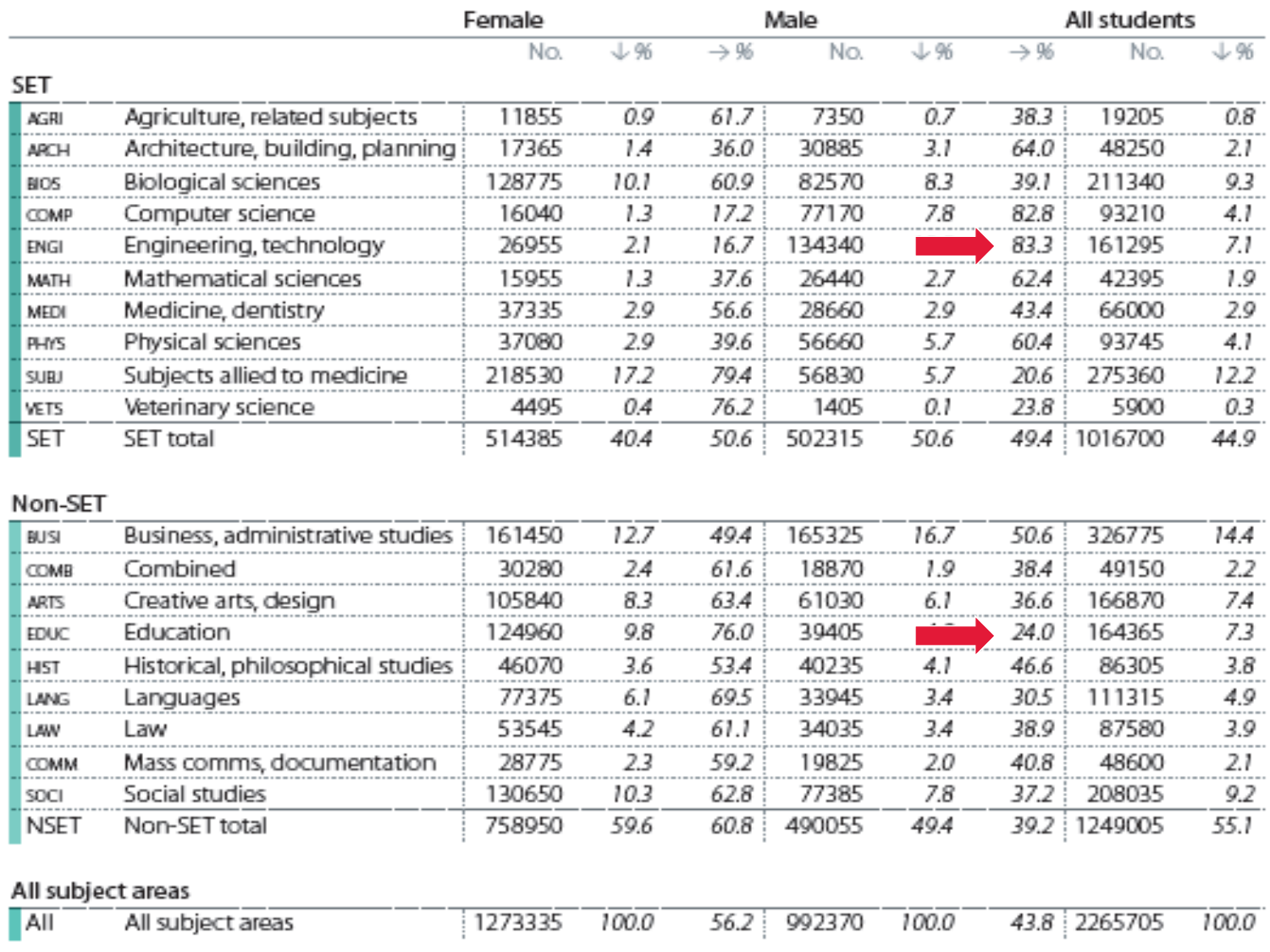### **Participation trends**



- = Increase in number of disabled students
- = Increase in number of students disclosing a 'mental health condition'
- = Increase in number of BME students
- = Particular groups underrepresented on many courses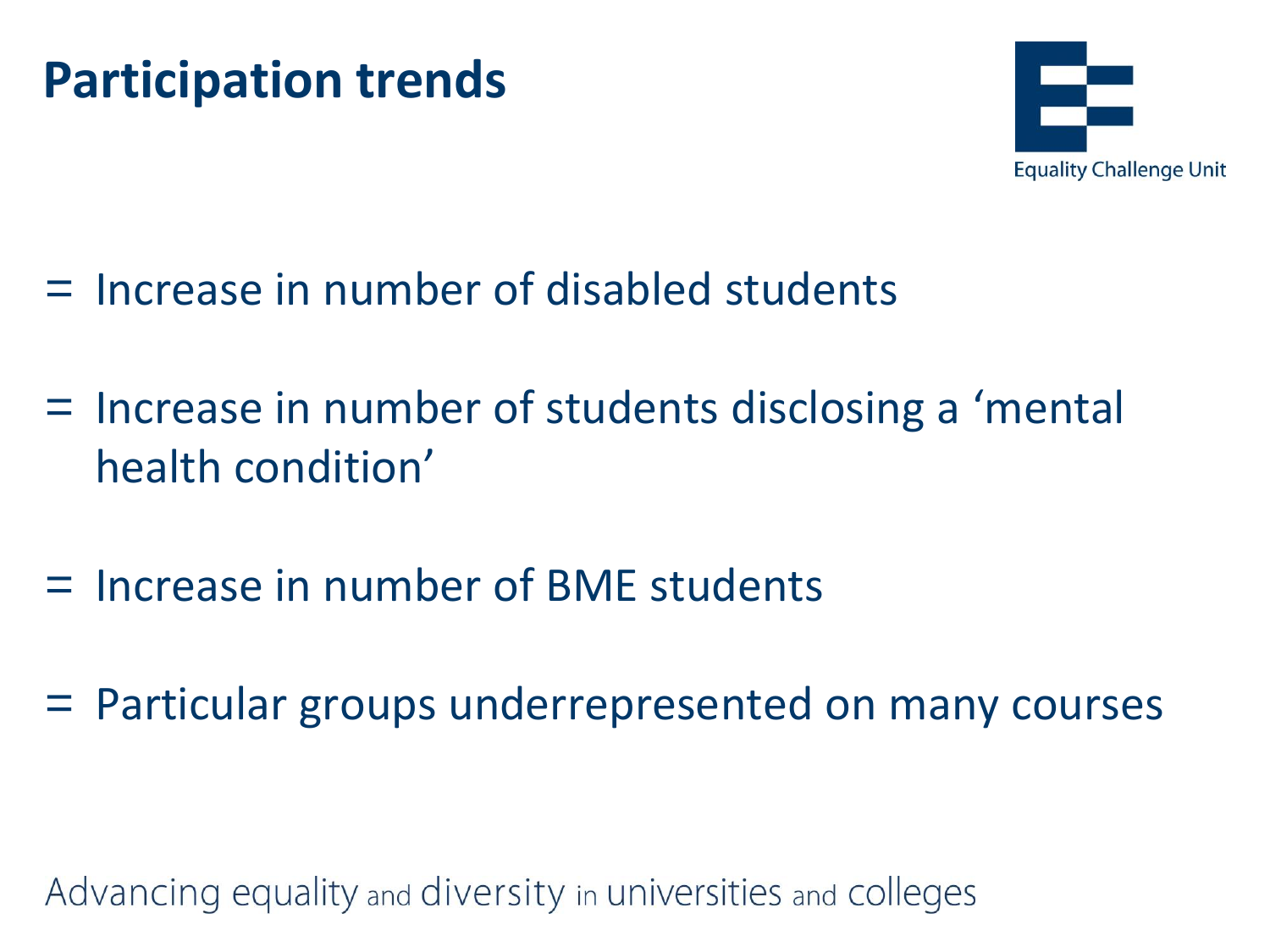## **General policy context**



- = Funding cuts
	- ‒ Recruitment, retention, workload
- = Change in fees
	- 18 year old English population declining
- = Brexit
	- ‒ EU student recruitment, partnerships, societal tensions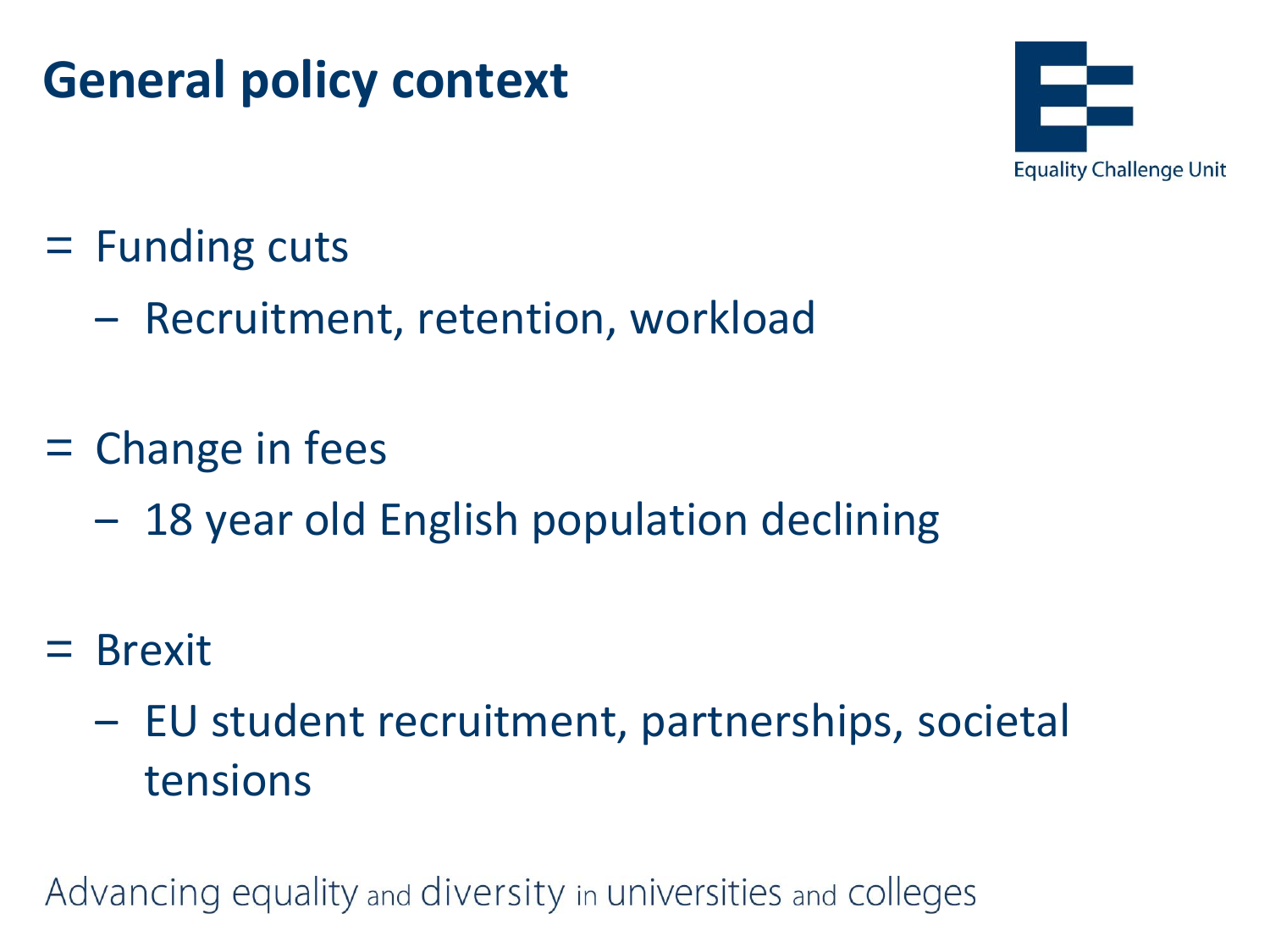## **Social mobility**



- = HE White Paper, Letter from Jo Johnson MP
	- ‒ Double the proportion of people from disadvantaged groups
	- Increase the number of BME students by 20% by 2020.'
	- ‒ Improve degree attainment and graduate outcomes for BME students
	- ‒ Reduce barriers for disabled students
	- ‒ Consider how the role of data can support social mobility objectives, and
	- ‒ evaluate the impact of progress towards these objectives.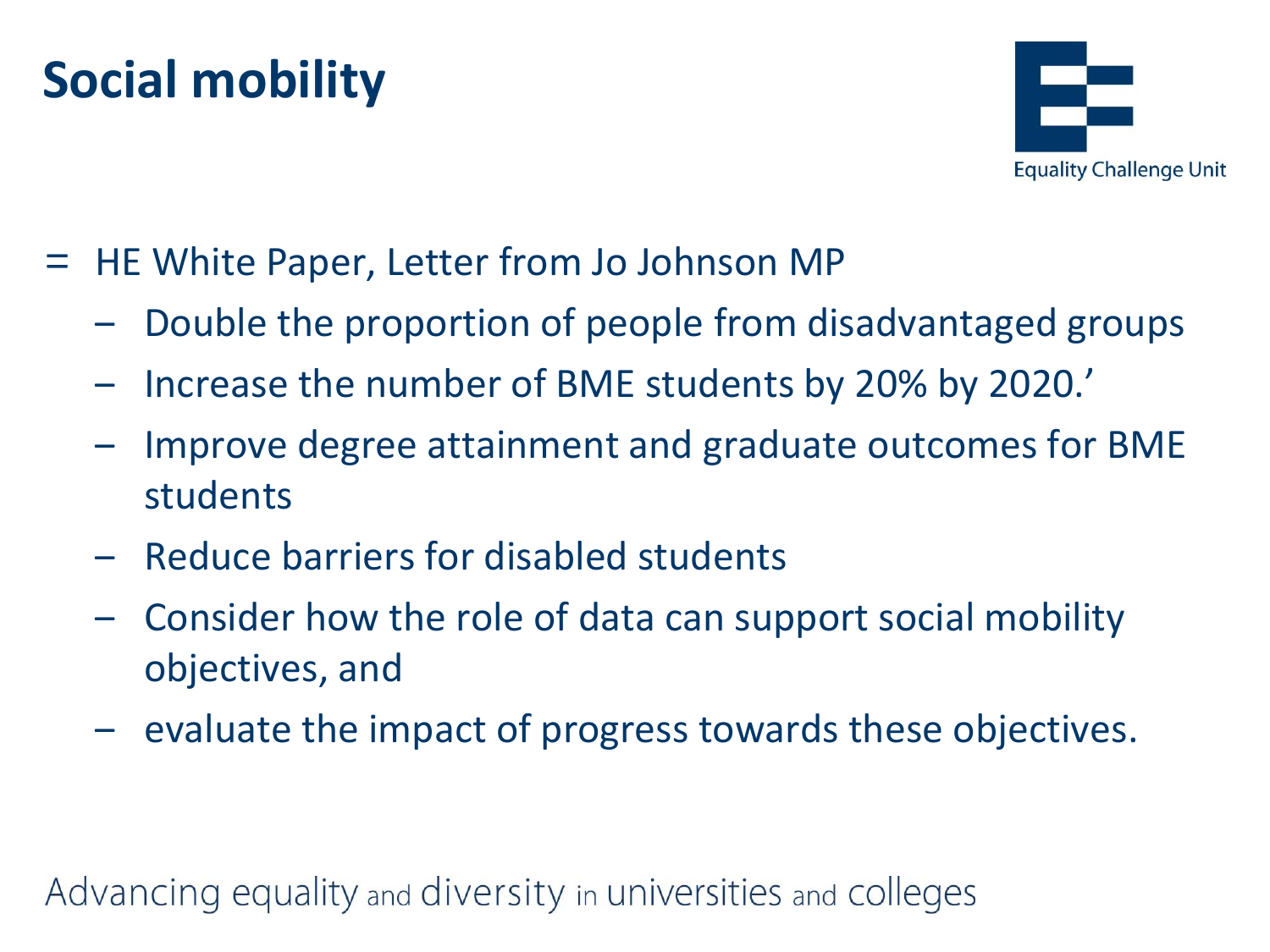# **Social mobility**



### Social Mobility Advisory Group

- ‒ [Working in partnership: enabling social mobility in higher](http://www.universitiesuk.ac.uk/policy-and-analysis/reports/Pages/working-in-partnership-enabling-social-mobility-in-higher-education.aspx)  education – the final report of the Social Mobility Advisory **Group**
- = Social Mobility Commission
	- ‒ [State of the Nation 2016](https://www.gov.uk/government/uploads/system/uploads/attachment_data/file/569410/Social_Mobility_Commission_2016_REPORT_WEB__1__.pdf)
	- ‒ The Government should make social mobility reputational for universities, by publishing an annual social mobility league table.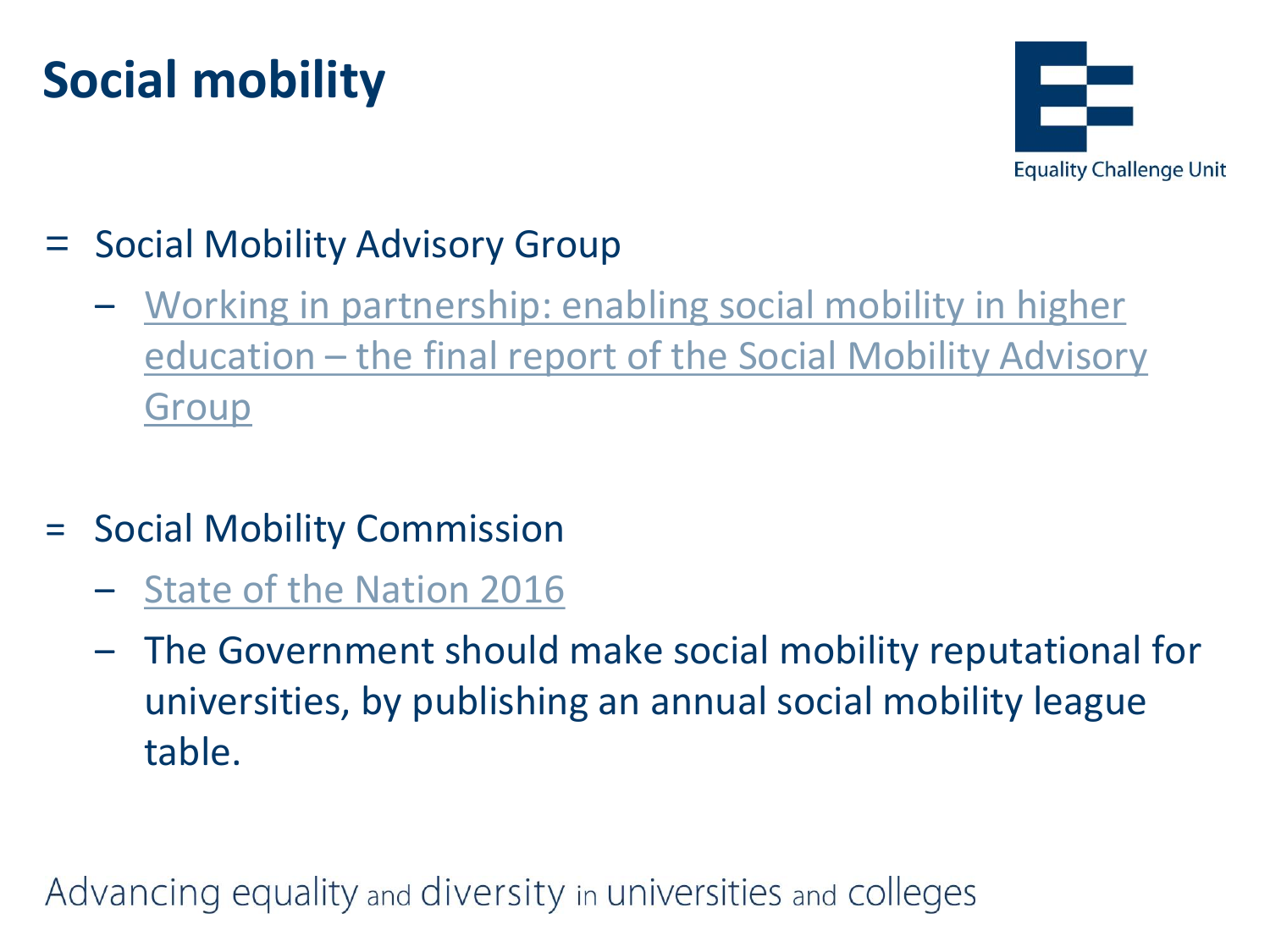



= The degree attainment gap between White students and BME students currently stands at 2008 %

A. 0

- B. 5
- C. 10
- D. 15
- E. 20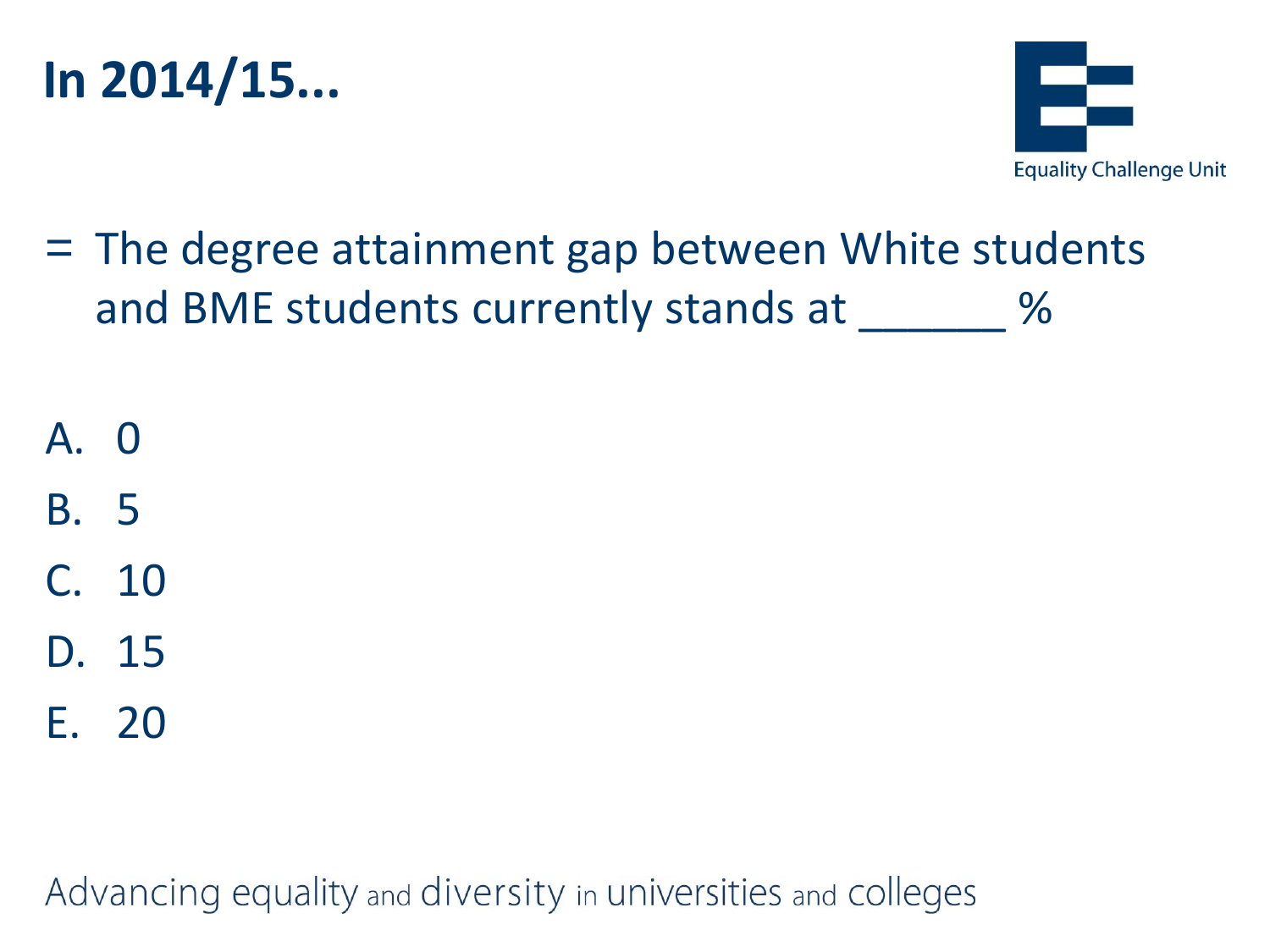|             |                  | First/2:1 |       | First |                 | 2:1    |                 | 2:2   |                 | Third/pass |                 | All    |
|-------------|------------------|-----------|-------|-------|-----------------|--------|-----------------|-------|-----------------|------------|-----------------|--------|
|             |                  | No.       | →%    | No.   | $\rightarrow$ % | No.    | $\rightarrow$ % | No.   | $\rightarrow$ % | No.        | $\rightarrow$ % | No.    |
| W           | White            | 183535    | 77.1  | 58805 | 24.7            | 124735 | 524             | 45645 | 19.2            | 8945       | 3,8             | 238125 |
| BME         | <b>BME</b> total | 38465     | 61.8  | 9690  | 15.6            | 28775  | 46.2            | 18875 | 30.3            | 4940       | 7.9             | 62280  |
| B           | Black            | 9715      | 50.8  | 1870  | 98              | 7845   | 41.0            | 7175  | 37.5            | 2245       | 11.7            | 19135  |
| BC          | Caribbean        | 2345      | 54.2  | 480   | 11.1            | 1870   | 43.1            | 1530  | 35.3            | 455        | 10.5            | 4335   |
| BA          | <b>African</b>   | 6955      | 49.7  | 1315  | 94              | 5640   | 40.3            | 5345  | 38.2            | 1680       | 12.0            | 13975  |
| BO.         | Other            | 415       | 50.2  | 75    | 9.2             | 340    | 41.1            | 305   | 36.7            | 110        | 13.0            | 830    |
| A,          | Asian,           | 17345     | 64.7  | 4665  | 17.4            | 12680  | 47.3            | 7700  | 28.7            | 1785       | 6.7             | 26830  |
| AI          | Indian           | 7415      | 70. I | 2180  | 20.6            | 5235   | 49.5            | 2610  | 24.7            | 555        | 5.2             | 10580  |
| АP          | Pakistani        | 4855      | 60.9  | 1230  | 15.4            | 3625   | 45,4            | 2550  | 32.0            | 575        | 7.2             | 7975   |
| AB.         | Bangladeshi      | 2010      | 62.1  | 460   | 14.2            | 1550   | 48.0            | 1000  | 30.9            | 225        | 6,9             | 3235   |
| AO.         | Other            | 3070      | 60.9  | 800   | 15.8            | 2270   | 45.0            | 1540  | 30.5            | 435        | 8.6             | 5045   |
|             | Chinese          | 1885      | 70.6  | 560   | 21.0            | 1325   | 49,6            | 620   | 23.2            | 165        | 6,2             | 2675   |
| M           | Mixed            | 7410      | 72.I  | 2015  | 19.6            | 5395   | 525             | 2360  | 23.0            | 510        | 5,0             | 10285  |
| $\mathbb O$ | Other            | 2100      | 62.9  | 575   | 17.1            | 1530   | 45.6            | 1020  | 30.4            | 235        | 6,9             | 3355   |
| <b>OA</b>   | Arab             | 420       | 63.8  | 105   | 16.1            | 315    | 47.7            | 210   | 31.6            | 30         | 4,6             | 660    |
| OO.         | Other            | 1680      | 623   | 465   | 17.3            | 1215   | 45.0            | 815   | 30.1            | 205        | 75              | 2700   |
| AΙΙ         | All students     | 222000    | 73.9  | 68490 | 22.8            | 153510 | 51.1            | 64520 | 21.5            | 13885      | 4,6             | 300405 |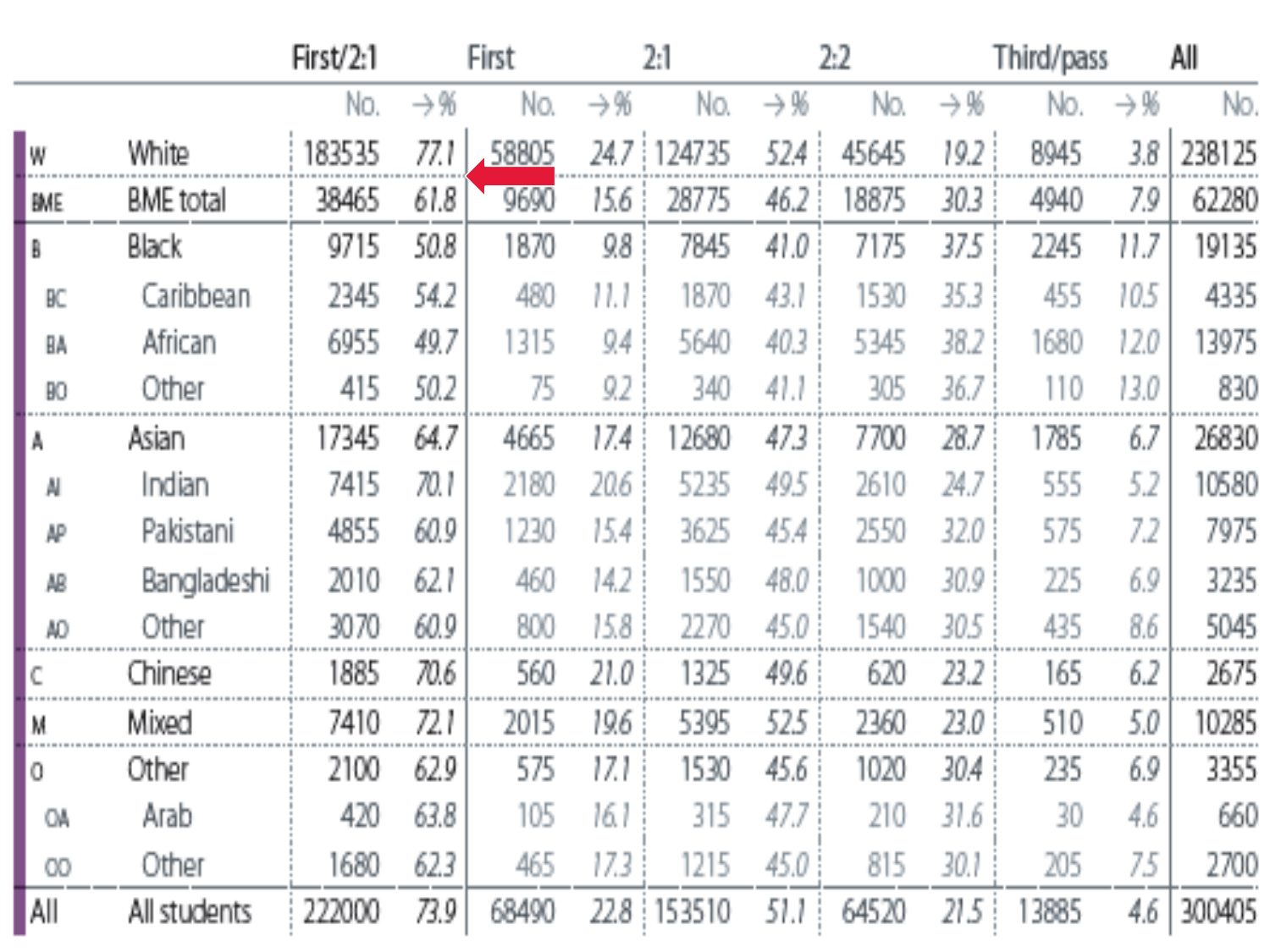### **In 2014/15...**



- = 6 months after graduation, \_\_\_\_\_\_\_ % of disabled students are unemployed compared to 5% of nondisabled students.
- A. 4 B. 5 C. 6 D. 7 E. 8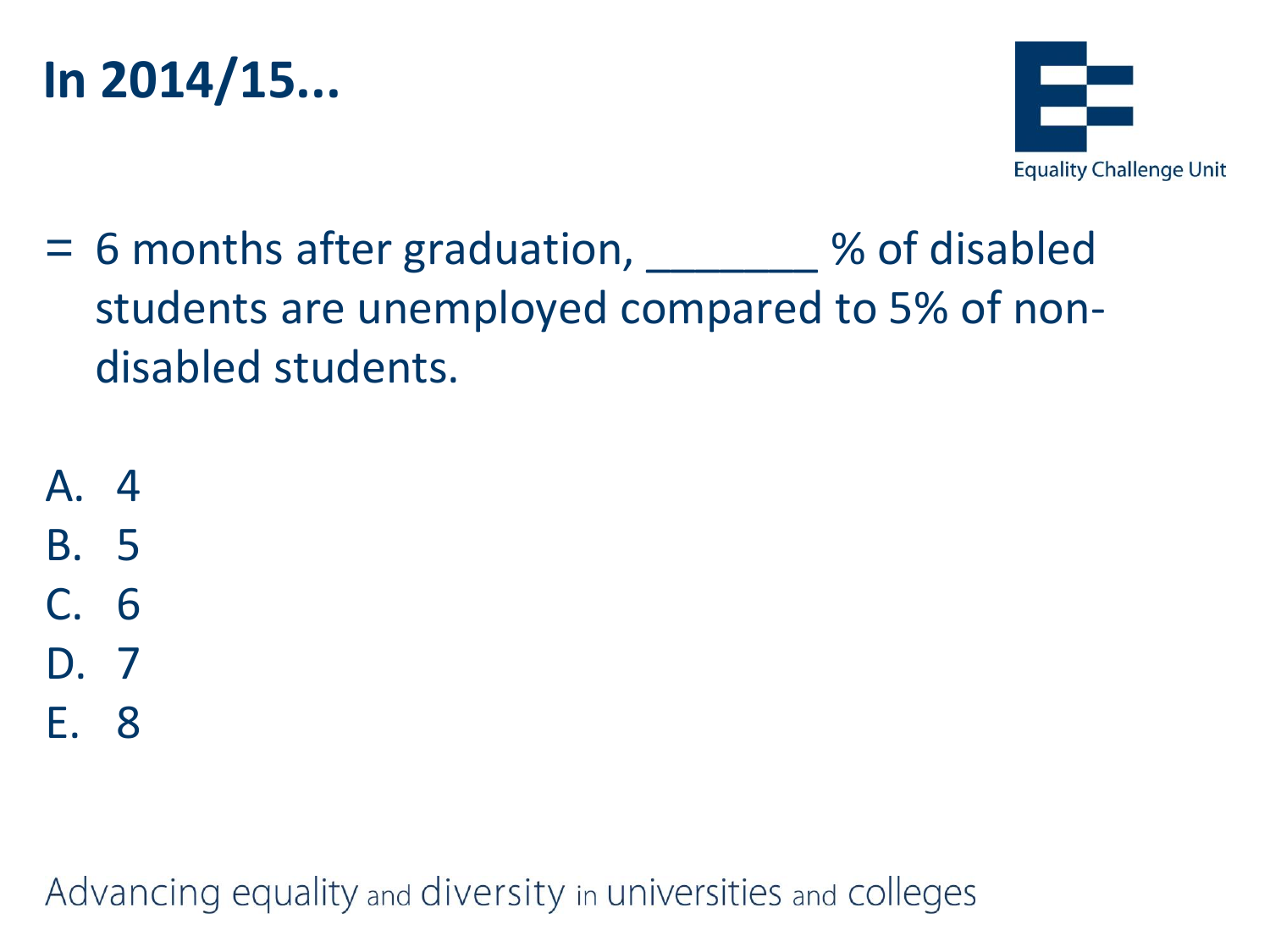|                       |                                 | Non-disabled |       | Disabled | All leavers |        |       |
|-----------------------|---------------------------------|--------------|-------|----------|-------------|--------|-------|
|                       |                                 | No.          | 支聚    | No.      | 山縣          | No.    | 山%    |
| <b>Full-time work</b> |                                 |              |       |          |             |        |       |
| <b>PROF</b>           | Professional full-time work     | 177655       | 50.5  | 19920    | 42 L I      | 197575 | 49.5  |
| <b>NONP</b>           | Non-professional full-time work | 35275        | 10.0  | 4830     | 10.2        | 40105  | 10.0  |
| UNKN                  | Unknown full-time work          | 235          | Q.I   | 30       | 0.1         | 260    | 0.1   |
| FTW                   | All full-time work              | 213160       | 60.5  | 24780    | 524         | 237940 | 59.6  |
|                       | Other destinations              |              |       |          |             |        |       |
| PTW <sub></sub>       | Part-time work                  | 41450        | 1.8   | 6935     | 14.7 i      | 48385  | 121   |
| <b>WSTU</b>           | Work and further study          | 20105        | 57.   | 2760     | 5.8 :       | 22865  | 5.7   |
| FIS                   | Full-time study                 | 41135        | 11.7  | 5985     | 12.7 i      | 47120  | 11.8  |
| PTS.                  | Part-time study                 | 3695         | 1.0   | 780      | 1.7 i       | 4480   |       |
| <b>UNEMP</b>          | Unemployed                      | 17230        | 49    |          | ΖI          | 20600  | 52.   |
| OTH                   | Other                           | 15300        | 43.   | 2655     | 5,6         | 17955  | 45    |
| AOD                   | All other destinations          | 138915       | 39.5  | 22490    | 47.6        | 161405 | 40.4  |
| All destinations      |                                 |              |       |          |             |        |       |
| Αll                   | All destinations                | 352080       | 100.0 | 47270    | 100.0       | 399345 | 100.0 |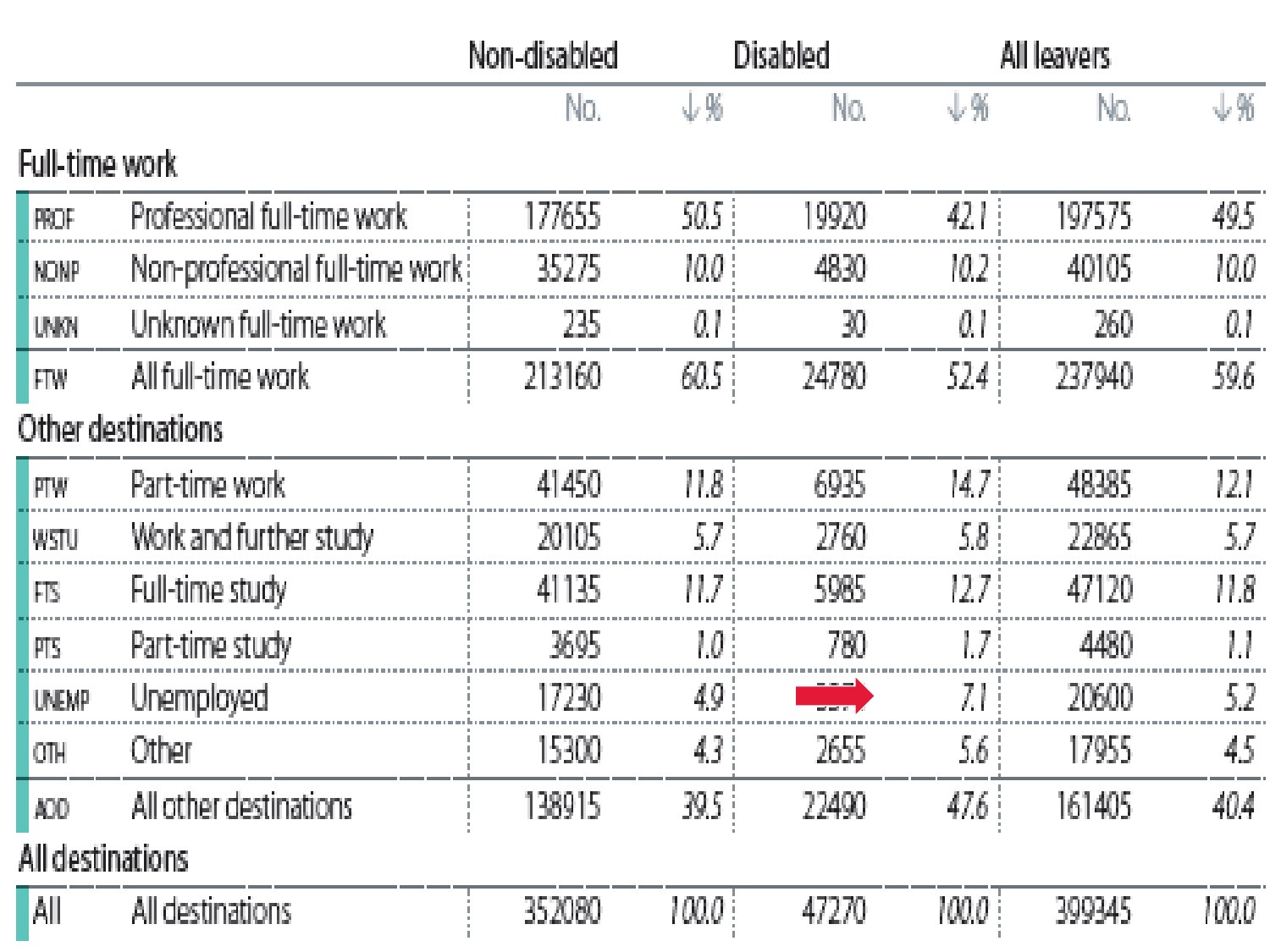## **General policy context**



- = Teaching excellence framework (TEF)
	- ‒ Incentives around disadvantaged groups
	- Benchmarks which include equality characteristics
- = DSA reform
	- ‒ Puts emphasis on **inclusive environment** and individual reasonable adjustments.
	- ‒ DSA for specialist support 'beyond reasonable adjustments.'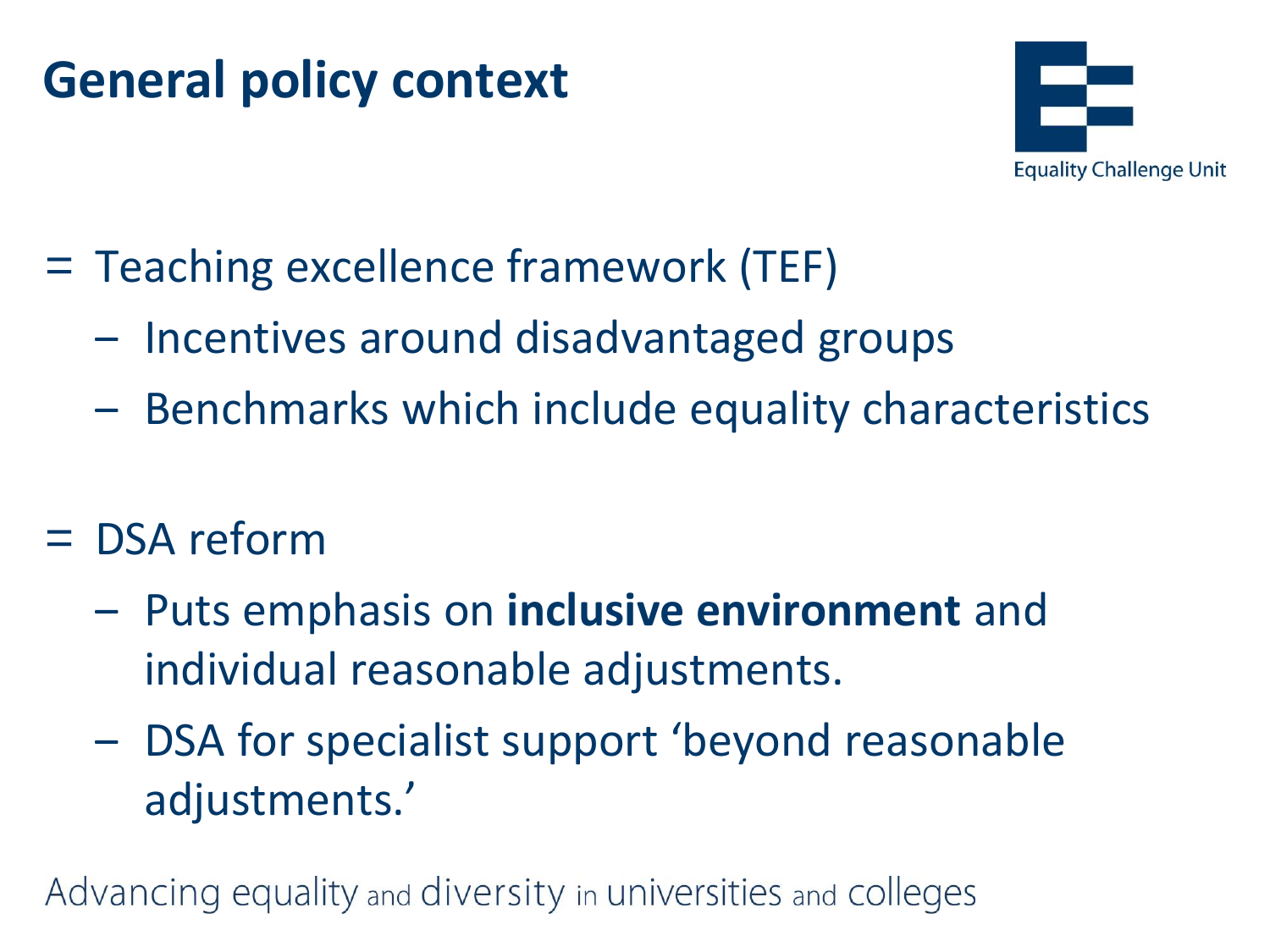# **Responding to DSA**



- = HEFCE: Doubling funding to support disabled students from £20 million in 2015-16 to £40 million in 2016-17 and 2017-18.
- = HEFCE: applications for funds to address barriers to student success
	- ‒ 'Experimental' innovation in learning and teaching (£50,000)
- = Sector examples include:
	- ‒ Develop guidance e.g. Anglia Ruskin, Brunel, ECU, HEA
	- ‒ Designated staff in departments e.g. MMU, Nottingham
	- ‒ Programme design e.g. Brighton
	- ‒ Basic checklist e.g. Plymouth, Edinburgh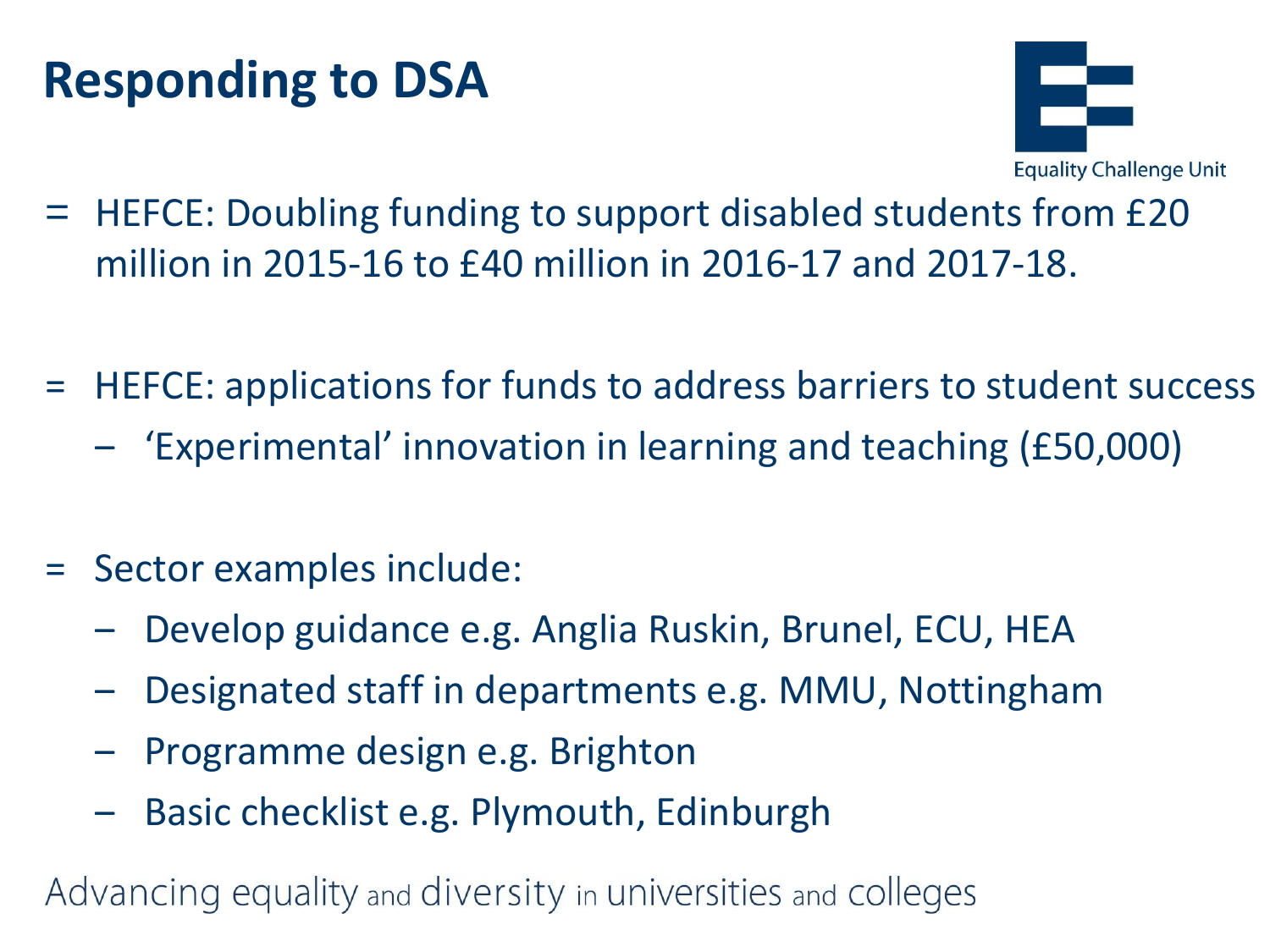



- = How does your service respond to changing demographics?
- = Does your service evaluate its accessibility by different groups?
- = What has your service done to anticipate or respond to the different requirements of different groups?